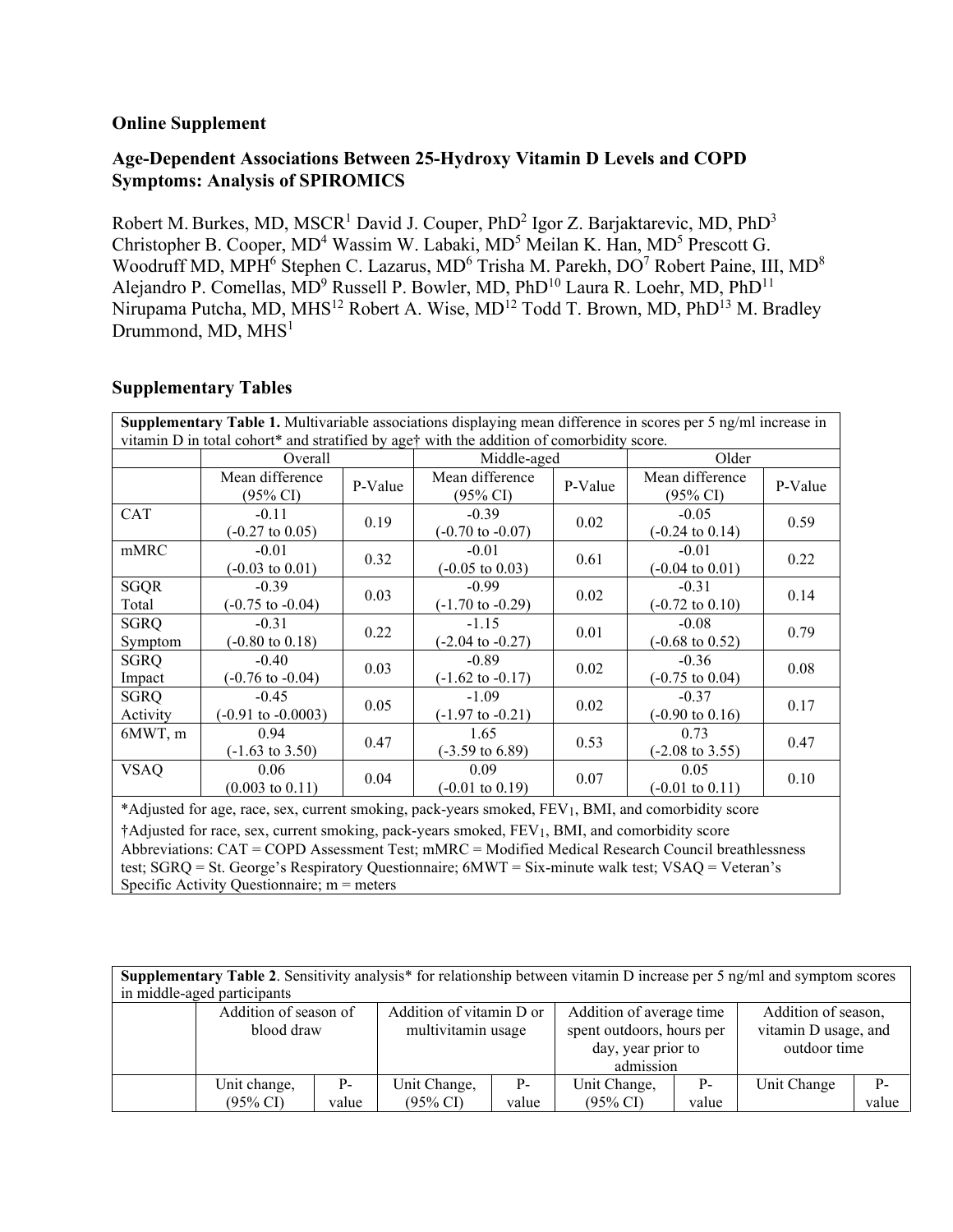| <b>CAT</b>                                                                                                                             | $-0.38$                     | 0.02 | $-0.34$                     | 0.38 | $-0.47$                     | 0.001 | $-0.50$                     | 0.004 |
|----------------------------------------------------------------------------------------------------------------------------------------|-----------------------------|------|-----------------------------|------|-----------------------------|-------|-----------------------------|-------|
| score                                                                                                                                  | $(-0.70 \text{ to } -0.06)$ |      | $(-0.66 \text{ to } -0.02)$ |      | $(-0.81 \text{ to } -0.14)$ |       | $(-0.83 \text{ to } -0.16)$ |       |
| <b>SGRQ</b>                                                                                                                            | $-0.93$                     | 0.01 | $-0.92$                     | 0.02 | $-1.21$                     | 0.002 | $-1.25$                     | 0.001 |
| Total                                                                                                                                  | $(-1.67 \text{ to } -0.18)$ |      | (-1.66 to -0.18)            |      | $(-1.96 \text{ to } -0.45)$ |       | $(-2.01 \text{ to } -0.49)$ |       |
| <b>SGRQ</b>                                                                                                                            | $-1.07$                     | 0.02 | $-1.05$                     | 0.02 | $-1.33$                     | 0.005 | $-1.34$                     | 0.005 |
| <b>Symptoms</b>                                                                                                                        | $(-1.97 \text{ to } -0.17)$ |      | $(-1.95 \text{ to } -0.15)$ |      | $(-2.26 \text{ to } -0.39)$ |       | $(-2.28 \text{ to } -0.40)$ |       |
| <b>SGRQ</b>                                                                                                                            | $-0.72$                     | 0.06 | $-0.81$                     | 0.04 | $-1.04$                     | 0.01  | $-1.07$                     | 0.008 |
| Impact                                                                                                                                 | $(-1.54 \text{ to } 0.03)$  |      | $(-1.58 \text{ to } -0.04)$ |      | $(-1.83 \text{ to } -0.25)$ |       | $(-1.86 \text{ to } -0.28)$ |       |
| <b>SGRQ</b>                                                                                                                            | $-1.14$                     | 0.01 | $-1.05$                     | 0.02 | $-1.41$                     | 0.003 | $-1.48$                     | 0.002 |
| Activity                                                                                                                               | $(-2.04 \text{ to } -0.25)$ |      | $(-1.95 \text{ to } -0.16)$ |      | $(-2.32 \text{ to } -0.48)$ |       | $(-2.40 \text{ to } -0.56)$ |       |
| *Multivariable linear regression controlling for race, sex, BMI, FEV <sub>1</sub> , current smoking, and pack-years smoked, as well as |                             |      |                             |      |                             |       |                             |       |
| season of blood draw, reported usage of vitamin D supplementation or a multivitamin, or comorbidity score as indicated.                |                             |      |                             |      |                             |       |                             |       |

Abbreviations:  $CAT = COPD$  Assessment Test;  $SGRQ = St.$  George's Respiratory Questionnaire

**Supplementary Table 3**. Cohort characteristics\* of SPIROMICS participants included in this analysis stratified by vitamin D sufficient (≥20 ng/ml) vs deficient (<20 ng/ml)

|                                | Overall           | Vitamin D         | Vitamin D           | P-value  |
|--------------------------------|-------------------|-------------------|---------------------|----------|
|                                |                   | $<$ 20 ng/ml      | $\geq$ 20 ng/ml     |          |
| $\mathbf N$                    | 1621              | 339               | 1282                |          |
| Age                            | $66(60-71)$       | $62(56-68)$       | $67(61-72)$         | < 0.001  |
| <b>Black</b> race              | 226 (13.9)        | 97(28.6)          | 129(10.0)           | < 0.001  |
| Female sex                     | 680 (41.9)        | 154(45.4)         | 526 (41.3)          | 0.14     |
| BMI, $\text{kg/m}^2$           | 27.5(5.3)         | 27.9(6.0)         | 27.5(5.1)           | 0.28     |
| Current smoker                 | 532 (33.4)        | 162(48.2)         | 370 (29.4)          | < 0.001  |
| Pack-years smoked              | $46(35-62)$       | 45 (35,60)        | 48 (36,63)          | 0.18     |
| FEV <sub>1</sub> , L           | $1.64(1.15-2.28)$ | $1.49(1.04-2.14)$ | $1.69(1.18-2.31)$   | < 00.001 |
| FEV1, %predicted               | $61(44-78)$       | 56 (40-74)        | 62 (44-79)          | 0.001    |
| FVC, L                         | $3.27(2.55-4.09)$ | $3.10(2.37-3.95)$ | $3.31(2.62 - 4.14)$ | < 0.001  |
| FVC, %predicted                | 89 (75-102)       | 85 (72-99)        | 90 (76-103)         | 0.002    |
| 2+ exacerbations in prior year | 225(14.1)         | 53 (15.8)         | 172(13.6)           | 0.31     |
| Chronic bronchitis             | 727 (47.1)        | 165(51.9)         | 562 (45.8)          | 0.07     |
| Vitamin D supplementation      | 180(11.1)         | 21(6.19)          | 159(12.4)           | 0.001    |
| <b>Baseline Comorbidities</b>  |                   |                   |                     |          |
| Congestive heart failure       | 47(2.93)          | 7(2.08)           | 40(3.15)            | 0.30     |
| Coronary artery disease        | 174 (10.9)        | 22(6.55)          | 152(12.0)           | 0.004    |
| Diabetes                       | 227 (14.2)        | 39(11.6)          | 188 (14.8)          | 0.13     |
| History of stroke              | 70 (4.36)         | 14(4.17)          | 56 (4.41)           | 0.84     |
| Sleep apnea                    | 403 (25.3)        | 73 (22.7)         | 330 (26.2)          | 0.13     |
| Total Comorbidities            | $2(1-4)$          | $2(1-4)$          | $2(1-4)$            | 0.34     |
| Average time spent outdoors    |                   |                   |                     |          |
| in year prior, hours per day   | $3(2-5.25)$       | $3.13(2-5.5)$     | $3(2-5.25)$         | 0.93     |
| Six-minute walk test           |                   |                   |                     |          |
| Total distance                 | 392 (127)         | 387 (137)         | 394 (125)           | 0.39     |
| % predicted                    | 79.8 (28.6)       | 78.4 (31.2)       | 80.2 (27.8)         | 0.30     |
| Presence of hypoxia            | 39 (2.52%)        | 11(3.41)          | 28 (2.28)           | 0.25     |
| CAT                            |                   |                   |                     |          |
| <b>Total Score</b>             | 15(9,21)          | 17(11,23)         | 14 (9,20)           | < 0.001  |
| $\geq 10$                      | 1121 (72.9)       | 256 (80.5)        | 871 (70.9)          | 0.001    |
| mMRC                           |                   |                   |                     |          |
| Total                          | $1(1-2)$          | $1(1-2)$          | $1(1-2)$            | < 0.001  |
| $\geq$ 2                       | 513 (31.9)        | 135 (40.5)        | 378 (29.7)          | < 0.001  |
| <b>SGRQ</b>                    |                   |                   |                     |          |
| Total                          | $37.3(22.1-51.6)$ | $42.9(28.3-56.8)$ | 34.8 (20.9-49.3)    | < 0.001  |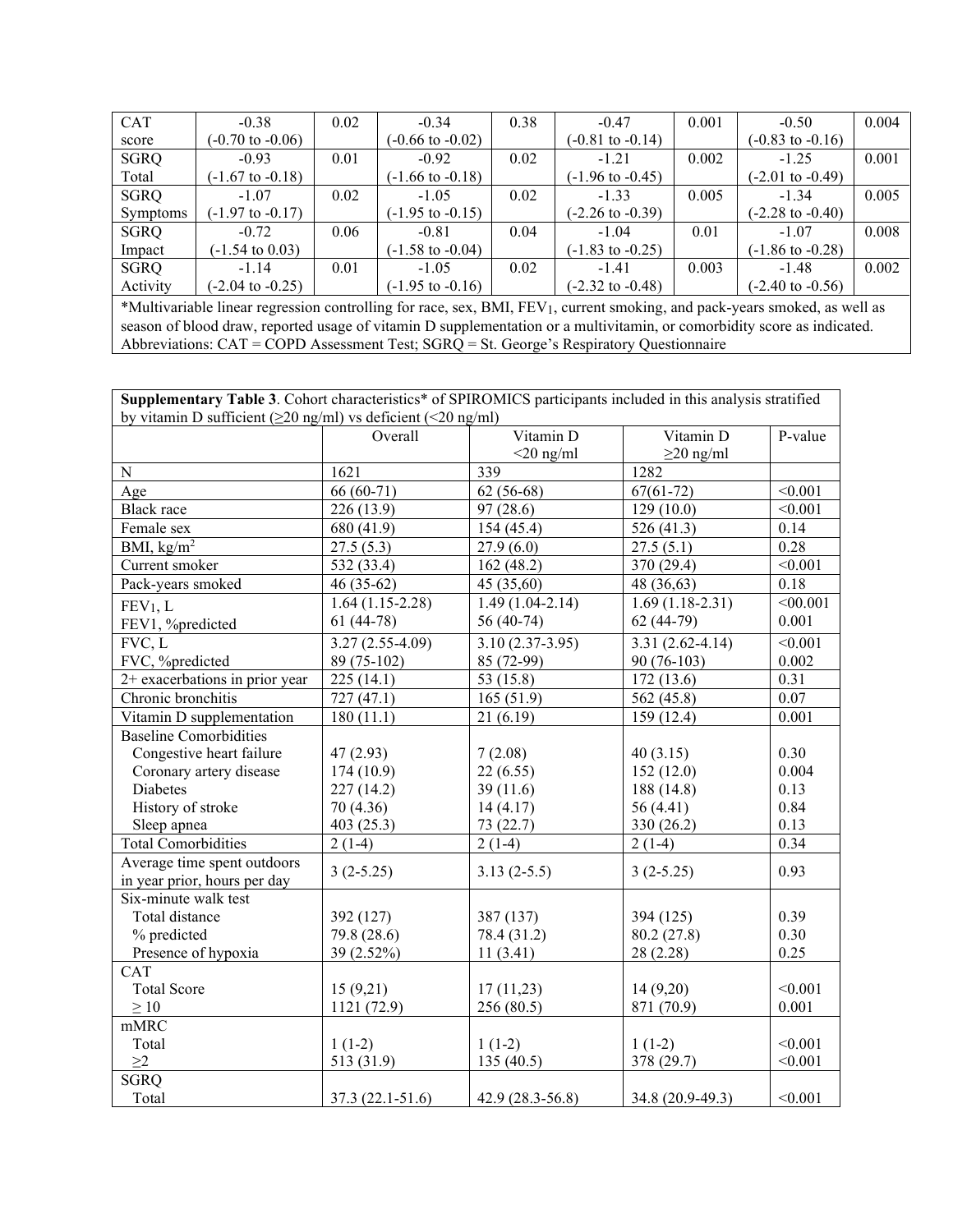| <b>Symptoms</b> | 52.5 (34.5-69.7)  | 58.8 (40.9-75.6) | $51.1(33.1-68.0)$ | < 0.001 |
|-----------------|-------------------|------------------|-------------------|---------|
| Impact          | $21.7(9.71-37.1)$ | 27.9 (14.2-43.1) | $19.9(8.70-35.7)$ | < 0.001 |
| Activity        | 52.3 (32.9-67.7)  | 58.6 (39.6-79.6) | 52.3 (26.7-65.8)  | < 0.001 |
| VSAQ            | $4(3-7)$          | $4(3-6)$         | $5(3-7)$          | < 0.001 |

\*Presented as frequency with percentage for count variables or mean (standard deviation) or median (interquartile range) for continuous variables depending on skew.

Abbreviations: BMI = Body mass index;  $FEV_1$  = Forced expiratory volume in 1 second;  $FVC$  = Forced vital capacity; FSAD = Functional small airway disease; CAT = COPD Assessment Test; mMRC = Modified Medical Research Council breathlessness test; SGRQ = St. George's Respiratory Questionnaire; VSAQ = Veteran's Specific Activity Questionnaire